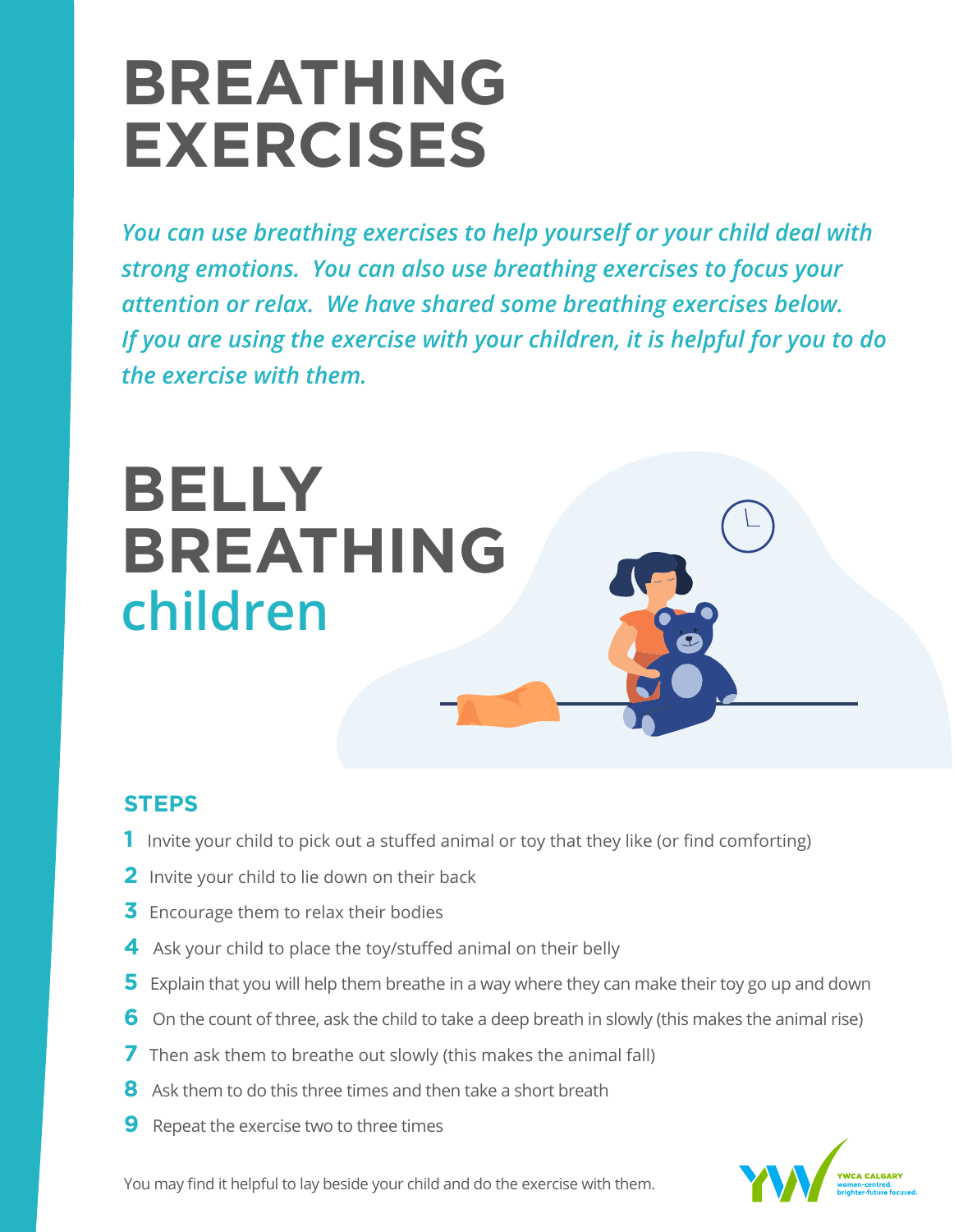# **TRIANGLE BREATHING children & adults**



- **1** Sit upright with feet flat on the floor
- **2** Eyes closed or lower gaze by 45 degrees and let eyes rest gently on the floor
- **3** Relax hands in lap
- **4** Breathing should be deep and rhythmic
- **5** Inhale through the nose and exhales through the mouth
- **6** Inhale Pause Exhale
- **7** Inhale, 2,3,4 Pause, 2, 3, 4 Out, 2, 3, 4
- **8** Work your way up to a 10 count

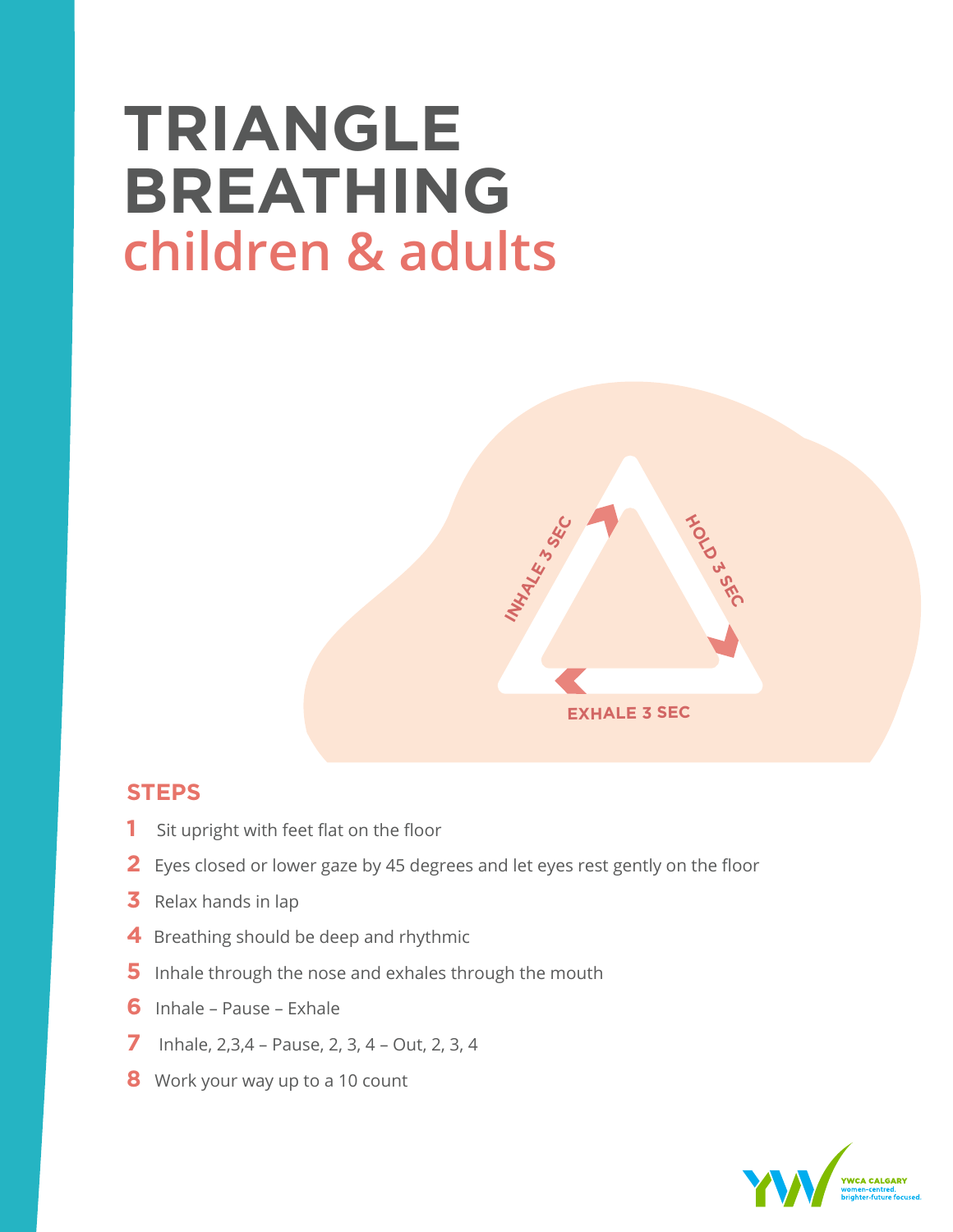## **BOX BREATHING children & adults**



- **1** Sit upright with feet flat on the floor
- **2** Eyes closed or lower gaze by 45 degrees and let eyes rest gently on the floor
- **3** Relax hands in lap
- **4** Breathing should be deep and rhythmic
- **5** Inhale through the nose and exhales through the mouth
- **6** Inhale, 2, 3, 4 Hold, 2, 3, 4 Out, 2, 3, 4 Hold, 2, 3, 4
- **7** Notice how the body feels when air is coming in
- **8** Notice how the body feels when air is going out

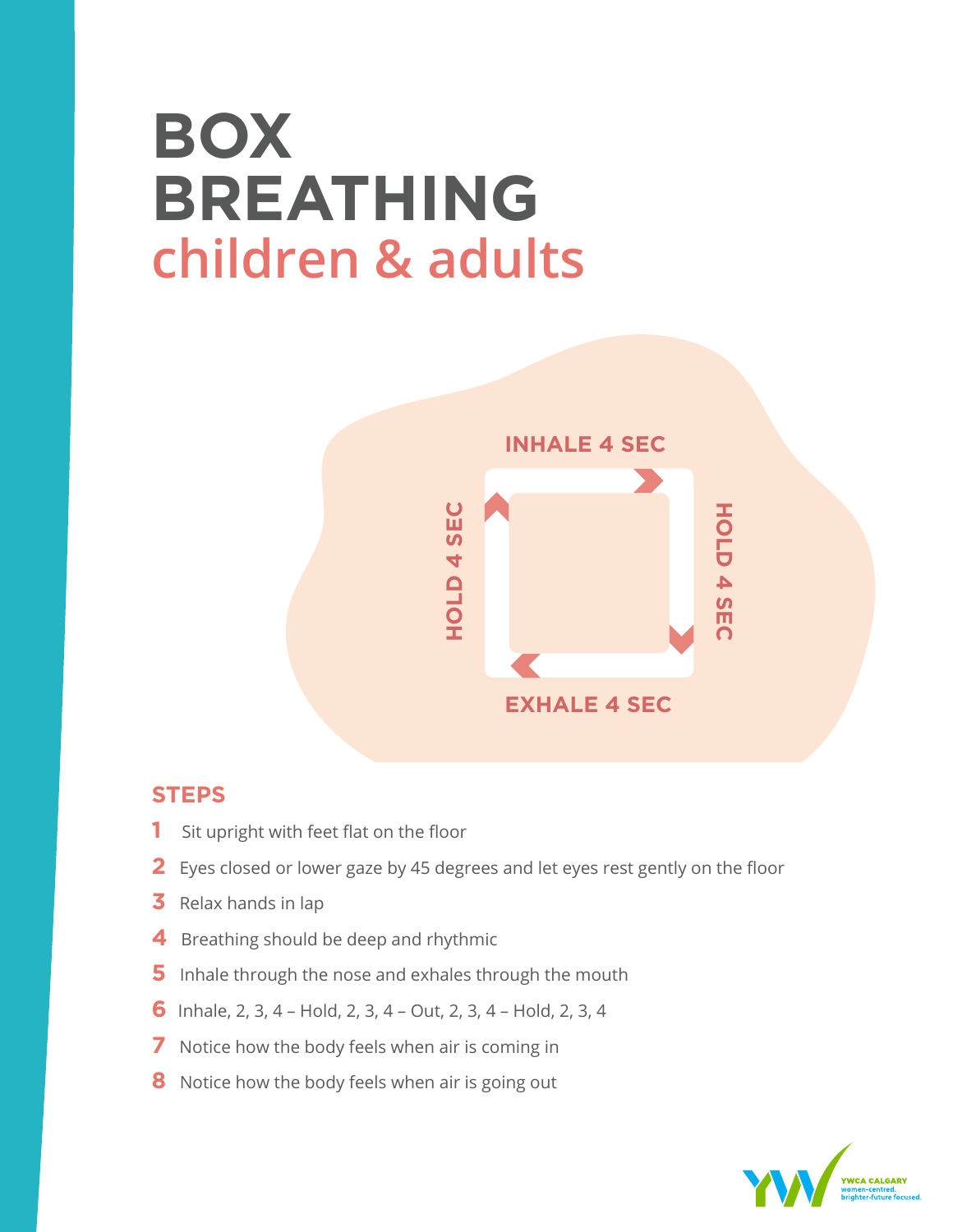# **WISE MIND BREATHING adults**



- **1** Breathe in through the nose
- **2** Breathe out through the mouth
- **3** As you breathe in, silently say "Wise"
- **4** As you breathe out, silently say, "Mind"
- **5** Repeat for 10 breaths however; you can do this exercise for as long as you like

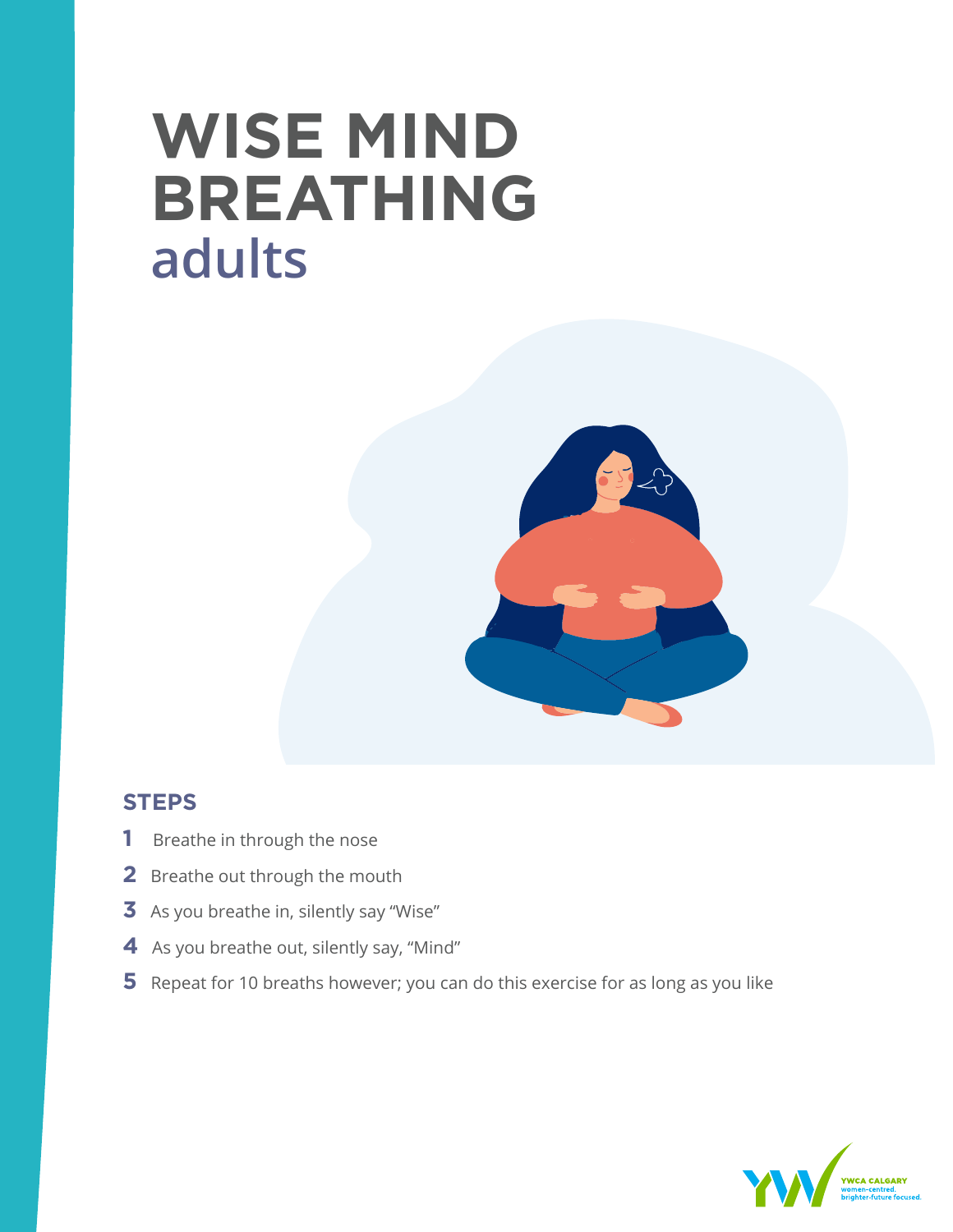## **BREATHING FOR PEACE adult**



- Sit comfortably
- Relax hands in the lap
- Take a few slow breaths in through the nose and out through the mouth
- Take 5 breaths to get started
- As you breathe in silently say "I am"
- When you breathe out silently say "At peace" or "Okay"
- Do this for 10 breaths (work up to doing this for five minutes)